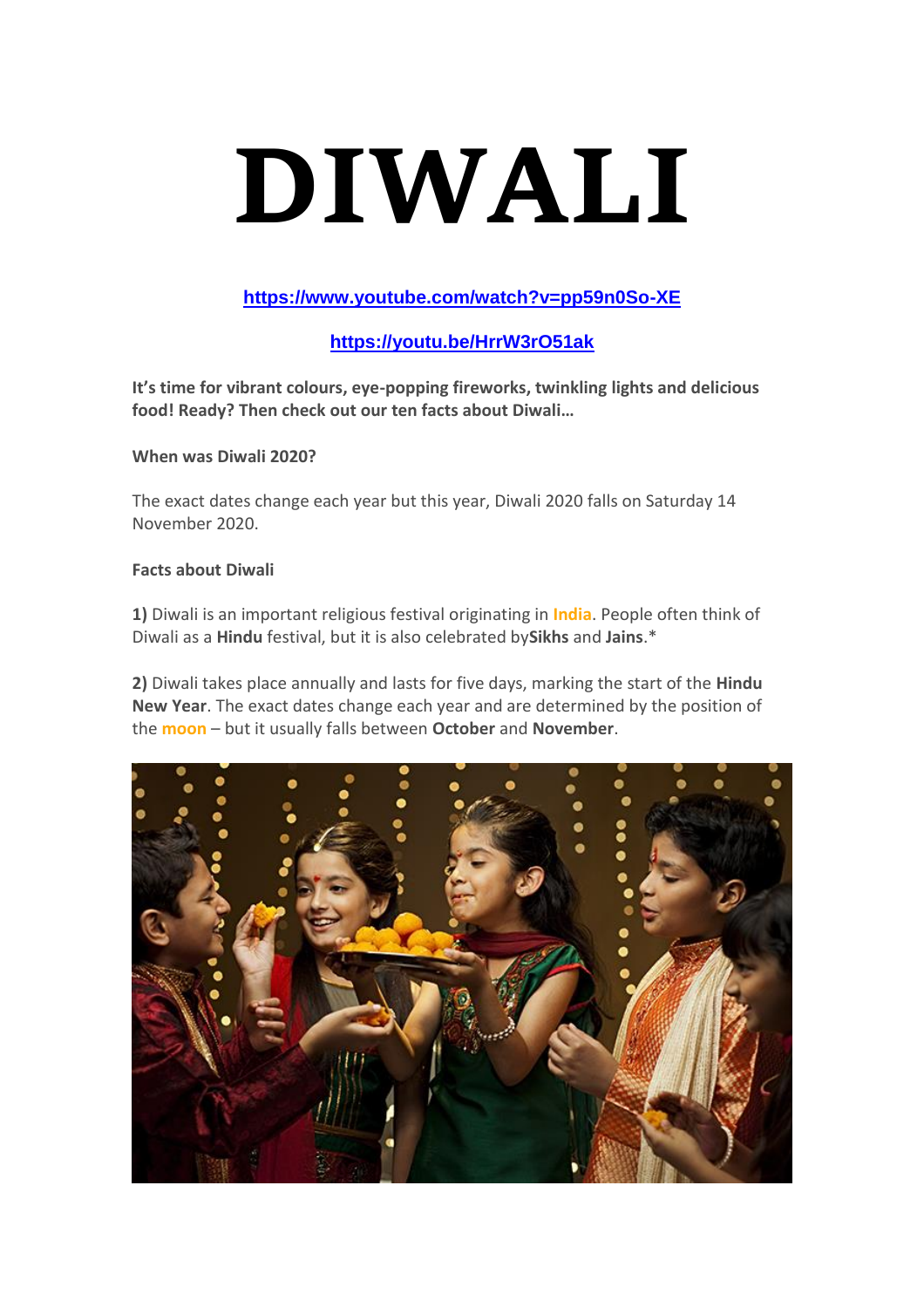**3)** The word *Diwali* (or *Deepavali* as it's sometimes called) means "*row of lights*" in an Ancient language of India, called **Sanskrit**. During this festival, people decorate their homes with lights and oil lamps, called *diyas*.

**4)** For many people, Diwali honours the Hindu goddess of wealth,**Lakshmi**. The lights and lamps are said to help Lakshmi find her way into peoples' homes, bringing prosperity in the year to come!



**5)** It's also a celebration of **good triumphing over evil**, and different legends based on this theme are associated with Diwali. In northern India, Hindus celebrate the return of the deities (gods) **Rama** and**Sita** to the city of **Ayodhya**, after defeating the evil king **Ravana**!

**6)** In the region of **Bengal** people worship the goddess **Kali**, the destroyer of evil forces, during Diwali. And in Nepal (a country bordering north-east India), people celebrate **Lord Krishna**'s victory over the wicked king **Narakaasura**.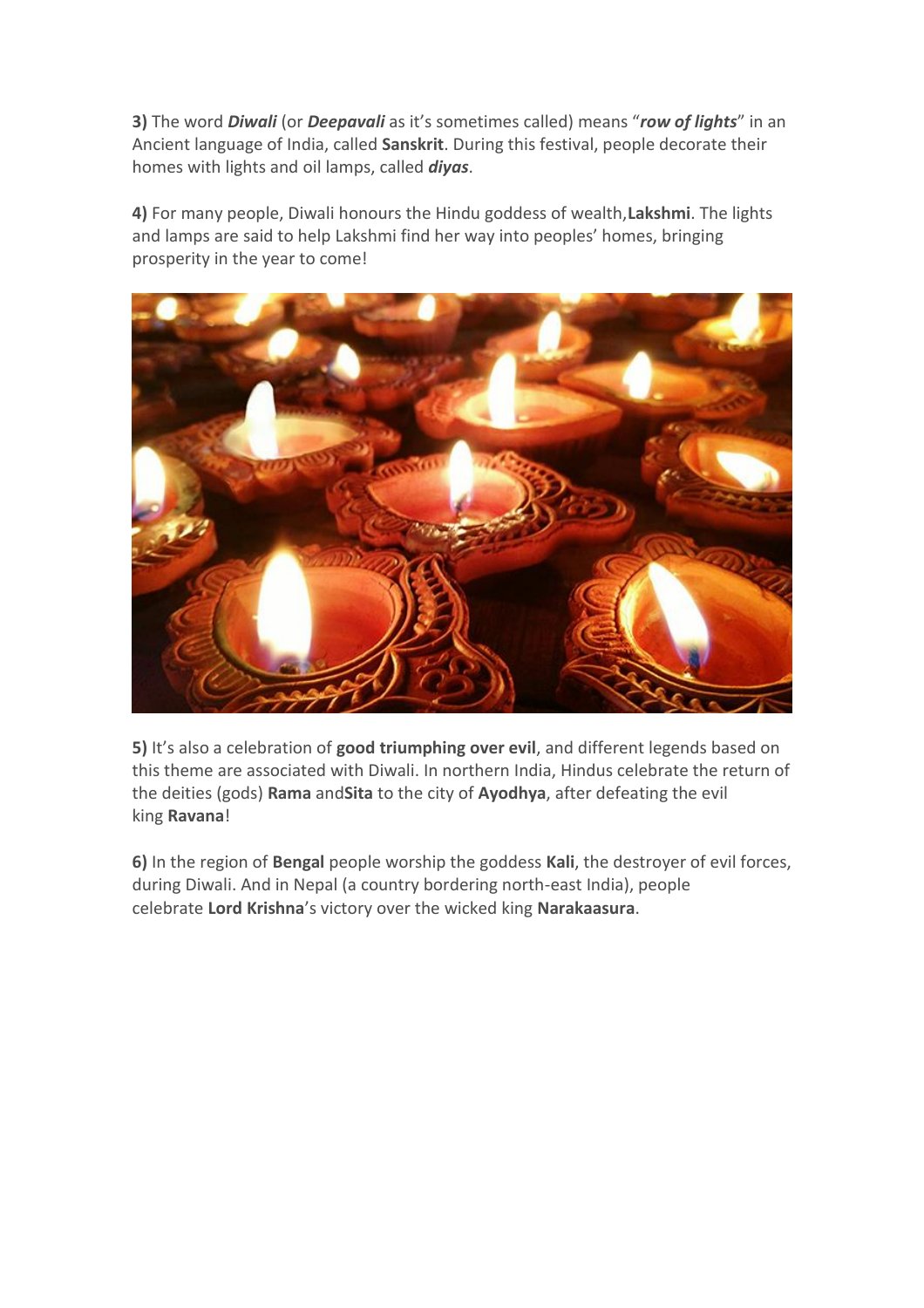

7) But it's not just about lights and legends - Diwali is a time to have fun with friends and family! People exchange gifts and sweets, enjoy delicious feasts, watch firework displays and wear new clothes. It's a time to clean and decorate your home, too.

**8)** *Rangoli* is a popular Diwali tradition –– beautiful patterns made using colourful powders and flowers. People draw rangoli on the floor by the entrance of their homes to welcome the gods and bring good luck!